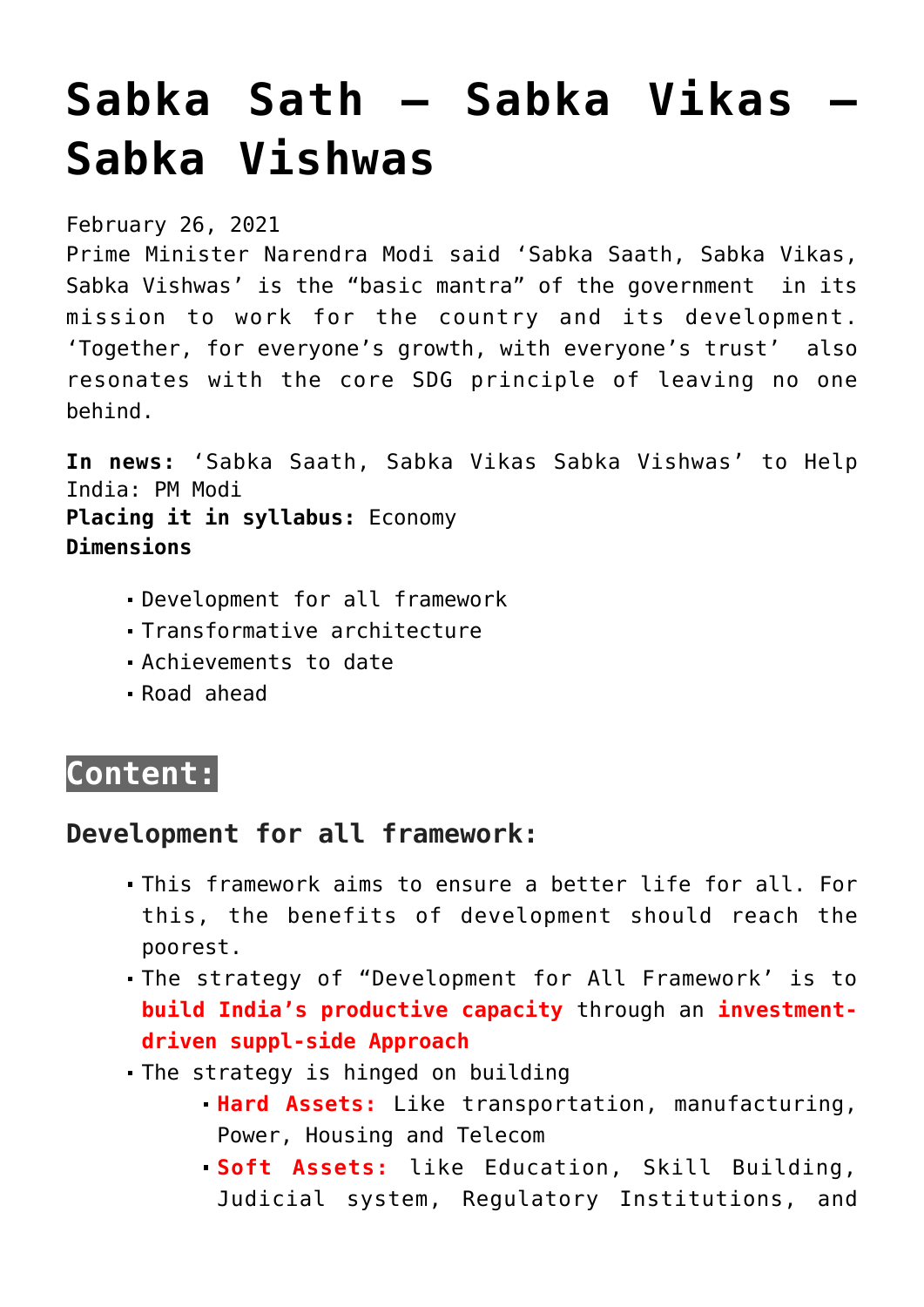#### Entrepreneurial Ecosystem

#### *The core principles of the framework are:*

- **Pro-Poor:** Povert eradication as a moral imperative
- **Pro-Market:** Pro COmpetition and innovation
- **Empowerment** not entitlement
- **Minimum government maximum governance** Rule based, Policy driven decision making
- **Strengthen Team India**  through Cooperative Federalism

## **Transformative Architecture**

## *The architecture of the ambitious goal will be on the following pillars:*

- Sabka Saath Sabka Vikas
- **Poverty Eradication (Garibon ka uddhaar):** through universal social security, Food security and housing for all
- **Sustainable Agriculture (Kisaan ki Samriddhi)**: through enhancing agricultural productivity, crop insurance & financing and Minimum Support Prices (MSP)
- **Massive Employment Generation (Yuvaon ko Rojgaar):** through Make in India, Skill India, Start-up Stand-up India and MUDRA
- **Improving Quality of Life (Ek Behtar Zindagi):** Through mitigating Environemnt & Climate change, smart cities, transportation and Swachh Bharat Abhiyan
- National Development ( Desh Ki Pragati)
- Building infrastructure through public investments
- Robust financial system
- Transparent and Predictable tax regime
- Cooperative federalism
- Governance Reforms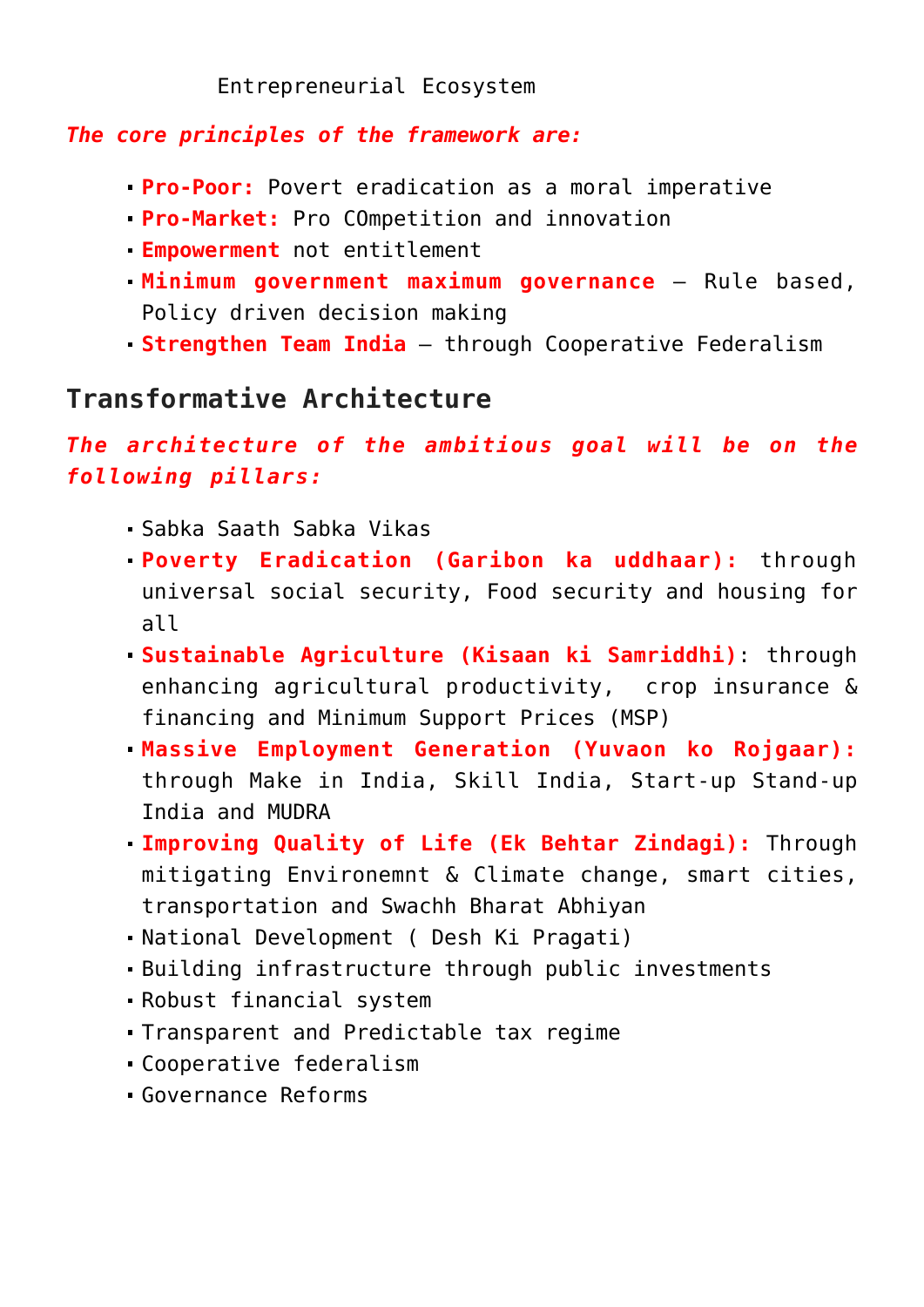Transformation Architecture for India

## **Achievements to date:**

#### *Development for All*

- **Banking for All**
- **Jan Dhan Yojana** Serving the Banking Needs of the Unbanked
- 34.03 Crore Jan Dhan Accounts Opened
- **India Post Payments Bank** takes the banking system to the doorstep of the poor & unbanked. Over 1.25 Lakh Access Points rolled out in 4 months
- Direct Benefit Transfer Ensuring Money in Account, Removing Middlemen
- **Insurance to poor**
- 14.64 crore persons insured under **PM Suraksha Bima Yojana** at ₹12 per year
- PM **Jeevan Jyoti Bima Yojana** benefitted 5.67 crore families at ₹330 per year
- Financial security of senior citizens with **PM Vaya Vandana Yojana,** gives 8% interest for 10 years. Investment limit doubled to ₹15 lakh and scheme extended till 2020
- **Sanitation for all**
- Swachh Bharat Mission Brings about a Sanitation Revolution
- Rapid construction of toilets ensuring dignity of women & eradicating open defecation
- Over 5.48 lakh Villages in 27 States & UTs declared Open Defecation Free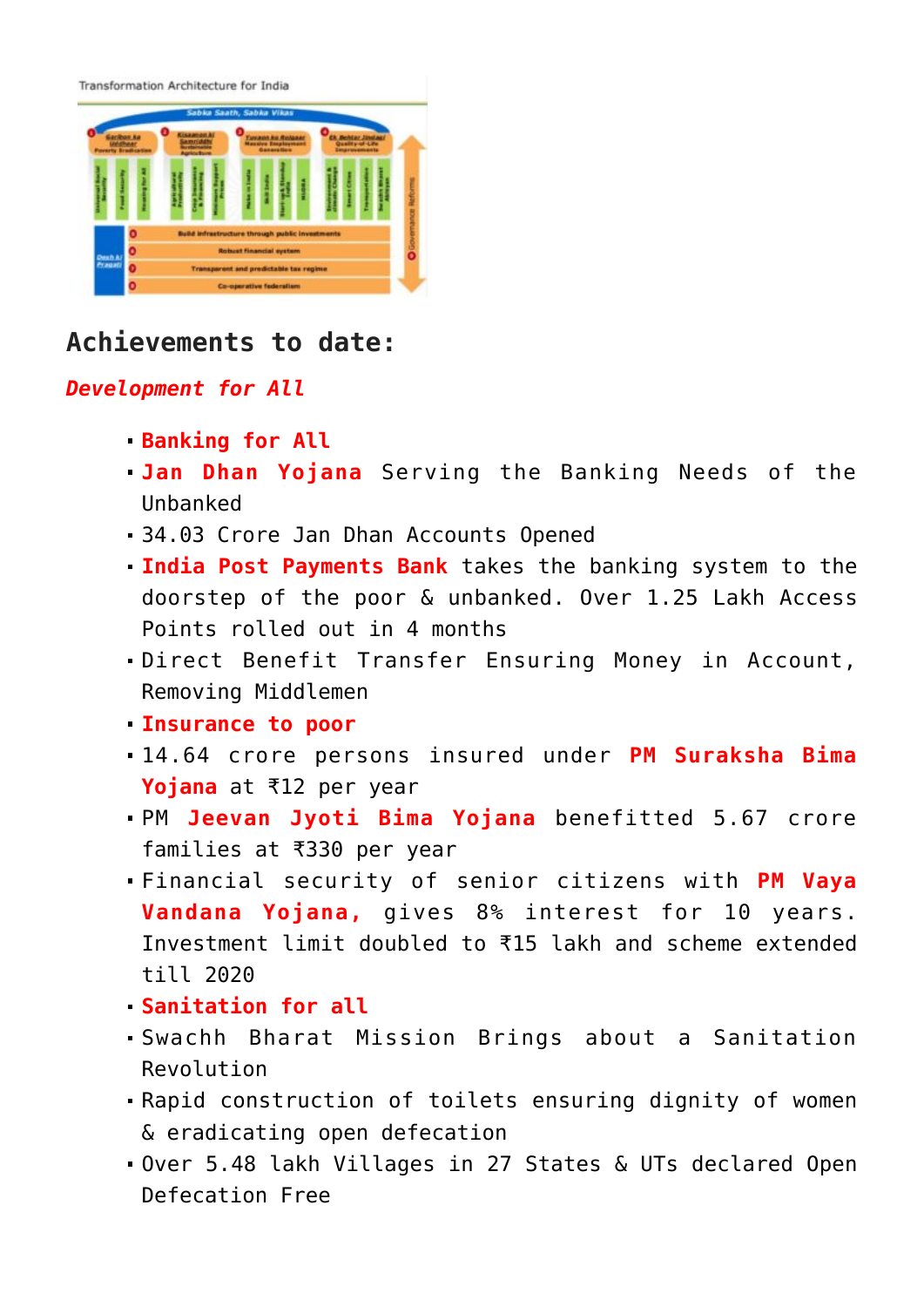Sanitation coverage increased from 38.70% in 2014 to 98.82% at present

#### *Sustainable Agriculture*

- **Increased Budgetary Allocation**
- **Farm Credit Target** raised to ₹11 lakh crore for 2018-19
- ₹2,000 cr for Agri-market infrastructure fund set up
- Corpus of ₹10,000 cr to create infrastructure in fishery, aquaculture and animal husbandry sectors
- ₹1,290 cr allocated under **National Bamboo Mission** to help setting up small industries
- **Crop Insurance**
- Relief to farmers in distress given in case of 33% and more damage to the crop; earlier it was for 50%
- For food grains damaged due to excessive rainfall, full minimum support price to be paid
- Families of the deceased persons to be given an assistance of ₹4 lakhs, up from ₹2.5 lakhs
- 82% rise in provision under SDRF during 2015-20, as compared to 2010-15. It went up to ₹61,220 Crore from ₹33,580.93 Crore
- **Fertilizer and Irrigation**
- **Pradhan Mantri Krishi Sinchai Yojana:** Over 32.47 lakh hectare covered under micro irrigation since 2015-16 and Facilitating farmers for installing solar water pumps in field irrigation
- **Urea 100 % Neem Coating** resulted in improvement in soil health, reduction in pest and disease attack.
- This Led to Increased Nitrogen Use Efficiency and increased crop yield
- Significant increase in Urea Production with New Urea Policy
- **Farmer Income Support**
- PM Kisan Samman Nidhi Yojana (PM-KISAN): 12 crore marginal farmers to be provided with yearly income of ₹6000